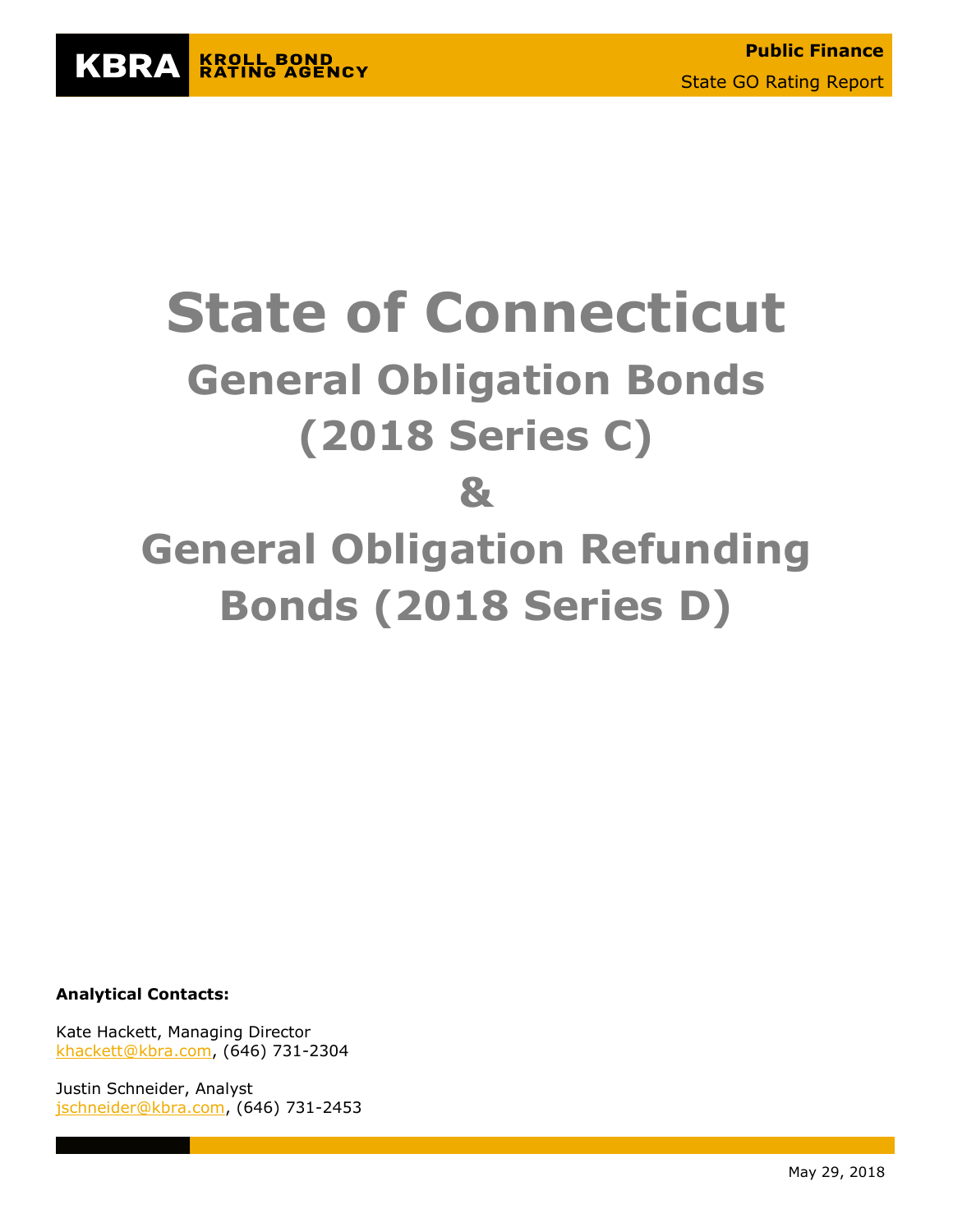

#### **Table of Contents**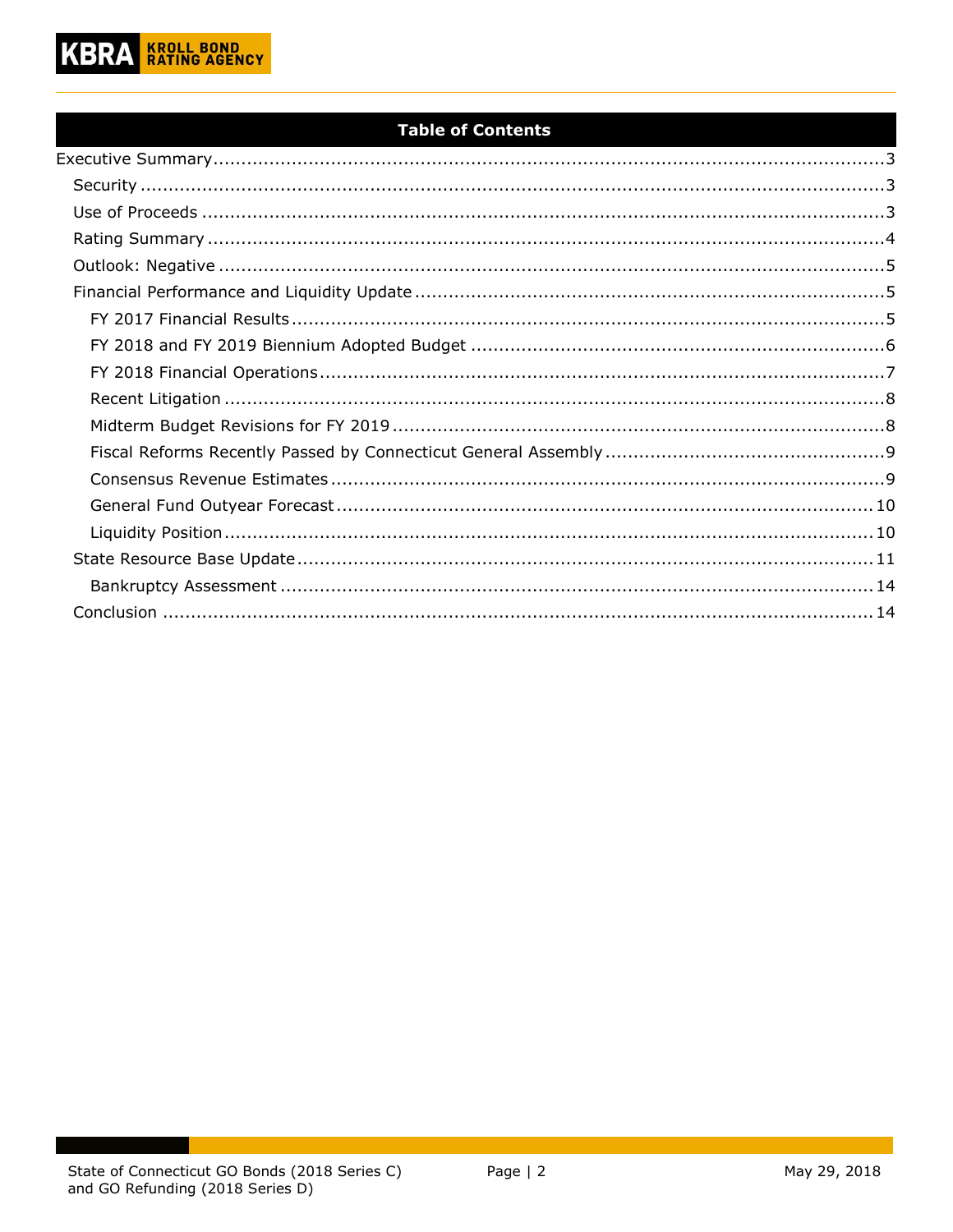# <span id="page-2-0"></span>**Executive Summary**

Kroll Bond Rating Agency (KBRA) has taken the following actions relating to the State of Connecticut (the "State") and Connecticut Innovations, Incorporated.

| <b>Ratings</b>                                                |        |                |               |                            |
|---------------------------------------------------------------|--------|----------------|---------------|----------------------------|
| <b>State of Connecticut (the "State")</b><br><b>Issuer:</b>   |        |                |               |                            |
| Series/Bond                                                   | Rating | <b>Outlook</b> | <b>Action</b> | Amount ('000) <sup>2</sup> |
| General Obligation Bonds (2018 Series C)                      | AA-    | Negative       | Assigned      | \$400,000                  |
| General Obligation Refunding Bonds (2018 Series D)            | AA-    | Negative       | Assigned      | \$100,000                  |
| General Obligation Bond Anticipation Notes (2017<br>Series A) | $K1+$  |                | Affirmed      | \$400,000                  |
| General Obligation Bonds                                      | AA-    | Negative       | Affirmed      | \$15,055,169               |

| <b>Issuer:</b>     | <b>Connecticut Innovations, Incorporated 1</b>     |        |                |               |                  |  |  |  |  |  |
|--------------------|----------------------------------------------------|--------|----------------|---------------|------------------|--|--|--|--|--|
| <b>Series/Bond</b> |                                                    | Rating | <b>Outlook</b> | <b>Action</b> | Amount $(200)^2$ |  |  |  |  |  |
| 2014 Series A      | State of Connecticut General Fund Obligation Bonds | AA-    | Negative       | Affirmed      | \$16,325         |  |  |  |  |  |

*KBRA's long-term ratings do not apply to bonds backed by a letter of credit or liquidity facility, unless otherwise noted.*

*<sup>1</sup> KBRA views the obligation of the State to pay debt service on the 2014 Series A Bonds as tantamount to the general obligation security of the State.*

*<sup>2</sup>Amounts are as of May 2018*

KBRA's long-term rating assessment is based on its review of the four KBRA rating determinants included in KBRA's **U.S. State [General Obligation Rating Methodology](http://www.krollbondratings.com/show_report/74)**. A full discussion of the credit was published on **[December 5, 2017](https://www.krollbondratings.com/show_report/8350)**. KBRA's most recent State of Connecticut report was published on **[March](https://www.krollbondratings.com/show_report/9032)  [15, 2018.](https://www.krollbondratings.com/show_report/9032)** This report provides updates on the State's financial Performance and Liquidity as well as an update on the State's Resource Base. KBRA has assigned the following Rating Determinant ratings:

- Management Structure, Budgeting Practices and Policies: AA+
- Debt and Additional Continuing Obligations: A+
- Financial Performance and Liquidity Position: A+
- State Resource Base: AA-

# <span id="page-2-1"></span>**Security**

The General Obligation Bonds (2018 Series C) and General Obligation Refunding Bonds (2018 Series D) are general obligations of the State and are secured by Connecticut's full faith and credit pledge. All general obligation bond debt service of the State is deemed appropriated without further action by the State Legislature.

# <span id="page-2-2"></span>**Use of Proceeds**

Proceeds of the 2018 Series C Bonds will be used to finance various capital projects of the State and 2018 Series D Bonds will be used to refund a portion of the State's general obligation bonds on a current refunding basis.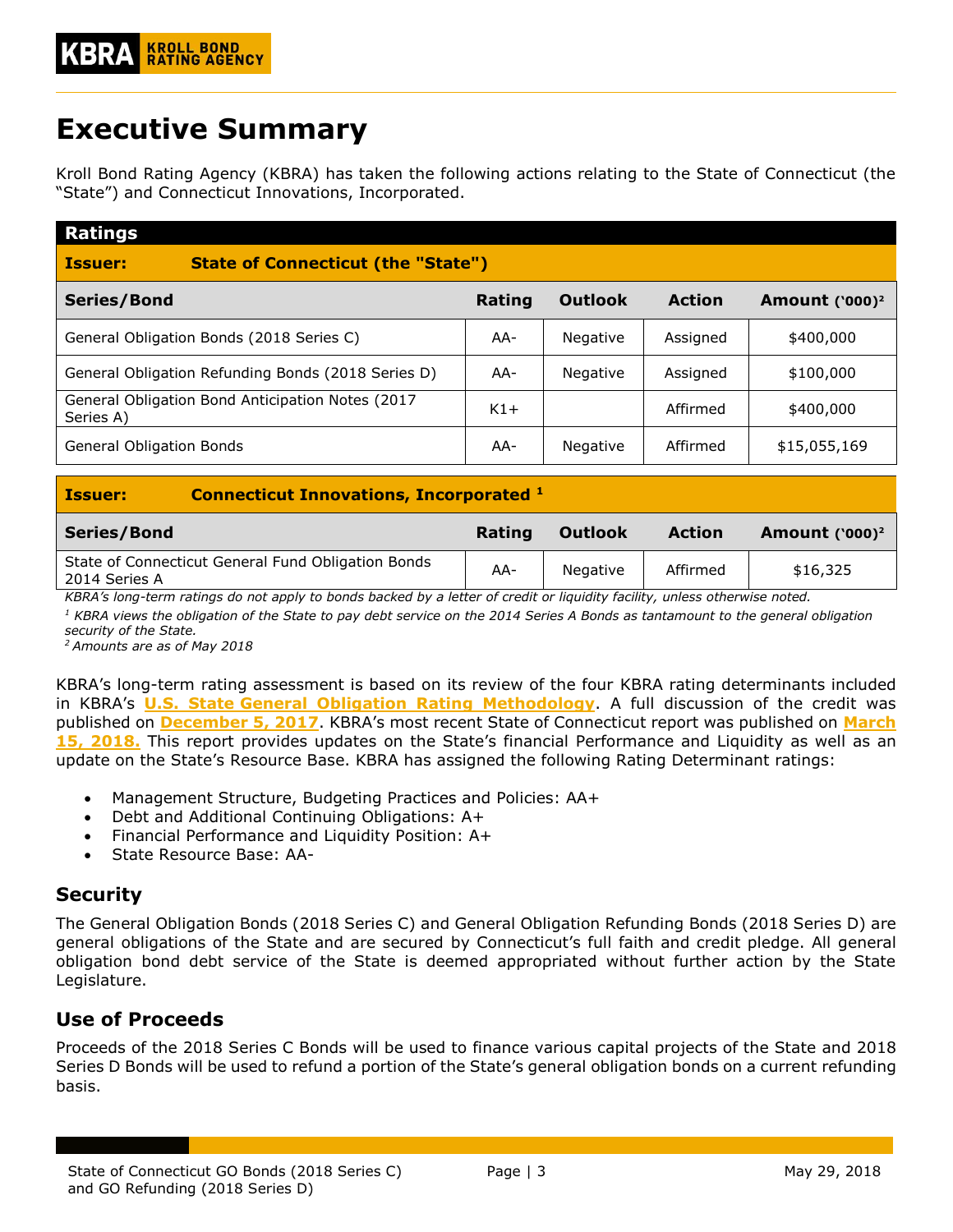# **KROLL BOND<br>RATING AGENCY**

#### **Key Rating Strengths**

- Historically, State leadership has demonstrated an ability and willingness to make adjustments during the fiscal year to maintain budget balance.
- A strong financial management framework exists for tracking revenues and monitoring budget performance as well as an established mechanism for adjusting budgeted expenditures during the fiscal year.
- The State's Budget Reserve Fund is projected to increase to \$769.3 million, or approximately 4.1% of FY 2018 General Fund expenditures, by the end of FY 2018.
- Connecticut has the highest personal per capita income in the country at \$69,311 for calendar year 2016.
- Available cash balances provide good liquidity for operations, without utilization of external borrowing.

#### **Key Rating Concerns**

- Continuing structural imbalance in FY 2018 and FY 2019 in the State's General Fund after the midterm budget revisions (SB 543) were passed by the General Assembly on May 9, 2018.
- State's recent difficulty in accurately projecting personal income tax levels impacted by the performance of volatile financial markets, specifically capital gains taxes, and continued lack of significant growth in wage levels across the State.
- State's increasing budgetary burden related to fixed costs, specifically debt service, pension contributions, and Medicaid expenditures.
- Both the State debt burden and the State's level of pension liabilities are high, compared to other states, on a per capita basis and as a percentage of personal income and GSP.

### <span id="page-3-0"></span>**Rating Summary**

KBRA's assignment of the AA- rating and Negative Outlook on the State of Connecticut General Obligation Bonds reflects the State's ongoing difficulty in accurately projecting State revenues and the continuing structural imbalance in the FY 2018-FY 2019 biennium budget for the State's General Fund. The rating also reflects KBRA's view that, though the General Assembly used a portion of unanticipated income tax collections to balance the FY 2018 and FY 2019 budget, the balance in the Budget Reserve Fund (BRF) at the end of FY 2018 is projected to grow to \$769.3 million, or approximately 4.1% of FY 2018 General Fund expenditures, which KBRA considers to be a moderately strong level of reserves. In KBRA's view, this level of reserves significantly strengthens the financial condition of the State.

Unlike the last several fiscal years where the State experienced ongoing shortfalls in personal income tax (PIT) collections, the State income tax collections in FY 2018 was \$1.34 billion higher than budgeted. This windfall was primarily final and estimated collections and was due to one-time income tax revenues related to repatriation of hedge fund profits and approximately \$600 million of annual personal income tax collections received over budget. Under the State's new Volatility Cap included in the enacted FY 2018-FY 2019 biennium budget, any final and estimated income tax collections over \$3.15 billion is required to be deposited in the BRF, starting in FY 2018. In FY 2018, based on the Volatility Cap, most of the amount of income tax collections received above budget was projected to be deposited in the BRF. Under the midterm budget revision legislation (SB 543), the General Assembly used a portion of this amount to balance the FY 2018 and FY 2019 budget rather than take action to reduce State spending or raise revenues. In addition to not resolving the continued structural imbalance in the General Fund, the General Assembly did not address the outyear budget gaps starting in FY 2020, which are due in part to a number of revenue enhancements (approximately \$1.2 billion) that are included in the FY 2019 budget but scheduled to expire in FY 2020.

KBRA recognizes the efforts made by the Malloy administration and the General Assembly over the last several years to restructure General Fund revenues in response to changes in the State's wage and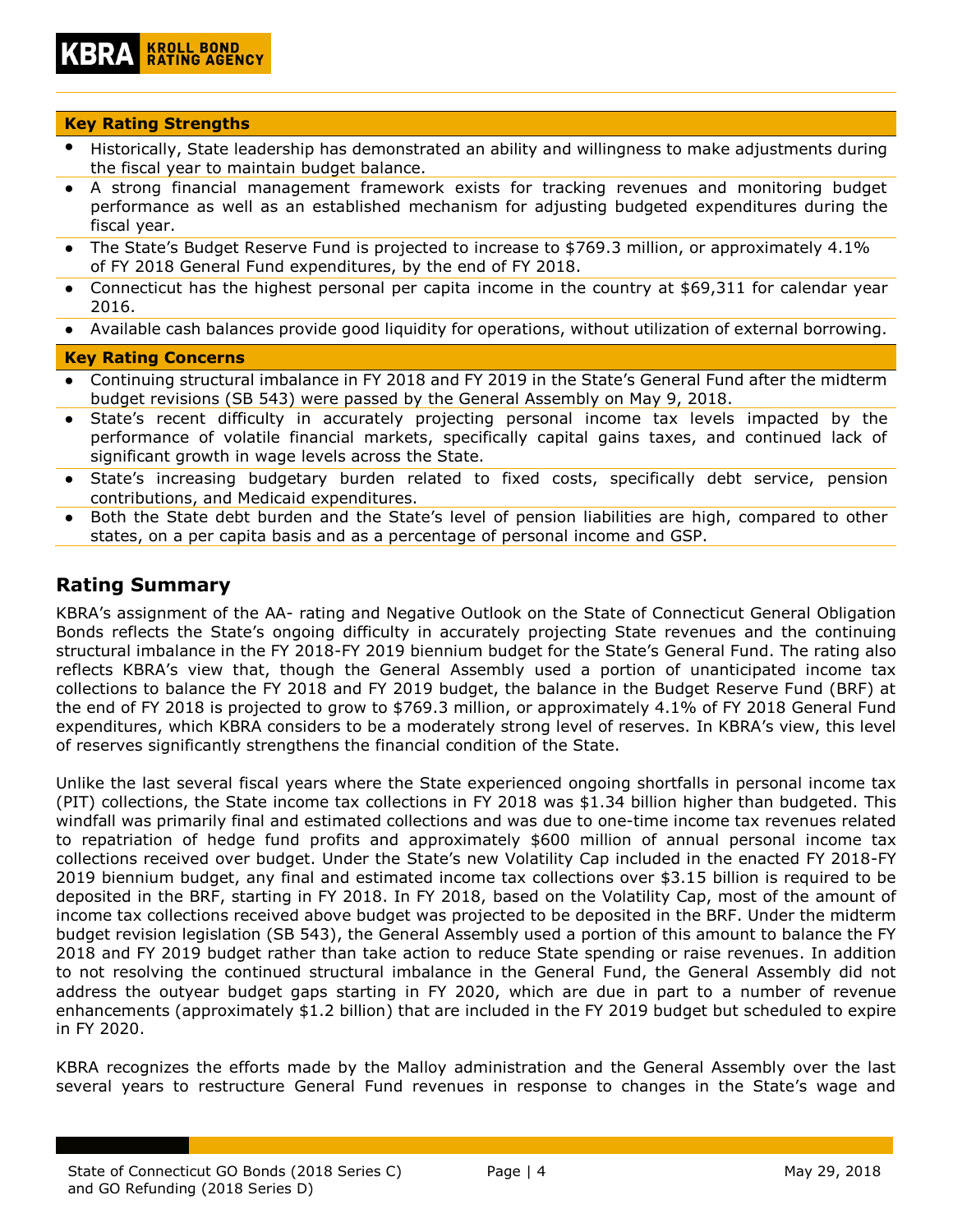employment base however, in KBRA's view, further commitment to structurally balanced operations is necessary.

KBRA views the establishment of the Volatility Cap as significantly reducing the budget volatility historically experienced by the State in projecting final and estimated income tax revenues (largely capital gains taxes). The Volatility Cap should also provide a funding source for the BRF from final and estimated taxes above a certain level in a given year, however, the consistency of this funding source depends on decisions by the General Assembly on the use of these funds going forward. Over the last four years, the State has continued to closely monitor revenue performance and budget to actual operating performance on a monthly basis and both the Governor and the Legislature have taken action to balance financial operations as needed. KBRA will continue to monitor the State's budgetary performance in FY 2018 and FY 2019.

The State's liquidity position remains strong. As of June 30, 2017, the State's total available cash was \$ 2.7 billion, and the common cash pool was  $$ 1.1$  billion. As of May 19, 2018, the State's total available cash was \$3.5 billion.

# <span id="page-4-0"></span>**Outlook: Negative**

KBRA's Negative Outlook reflects the State's ongoing difficulty in accurately projecting State revenues, the continuing structural imbalance in the FY 2018-FY 2019 biennium budget after the midterm budget revisions (SB 543) and the continued weakness in the State's economy. KBRA's assessment of the financial condition of the State going forward will be largely based on the ability and willingness of the General Assembly to take significant steps towards resolving the structural imbalance in the State's General Fund budget. KBRA will continue to monitor both the personal income tax collection trends and the State's progress in managing the FY 2018/FY 2019 budget.

In KBRA's view, the following factors may contribute to a rating upgrade:

- Trend of accurate revenue projections leading to budget stability in the General Fund.
- Trend of structurally balanced budgets and actual financial results showing General Fund operating surpluses.
- Sustained increase in funding level of State's Budget Reserve Fund.
- Significant increase in the funded ratios for the State's pension systems.

In KBRA's view, the following factors may contribute to a rating downgrade:

- Ongoing structural imbalance in the State's General Fund operating budget.
- Failure to maintain budget discipline and balanced financial operations
- Continued pressure on personal income tax collections resulting from difficulty in projecting final and estimated tax collections, further shifts in the State's employment base or decline in economic activity.
- Significant reliance on non-recurring revenues to balance the budget.

# <span id="page-4-1"></span>**Financial Performance and Liquidity Update**

#### <span id="page-4-2"></span>**FY 2017 Financial Results**

Based on the Comptroller's audited budgetary based financial report for FY 2017, the fiscal year ended with an operating deficit of \$22.7 million in the General Fund, which was eliminated by a transfer from the BRF. As a result of this transfer, the balance in the BRF was reduced from \$235.6 million to \$212.9 million, or 1.1% of FY 2017 expenditures, which KBRA considers to be low, especially given the volatility of the State's income tax collections. In FY 2017, the State experienced a significant shortfall in personal income tax collections totaling \$530 million (6% below budget) and a shortfall in sales tax revenue of \$136.5 million (3.2% below budget).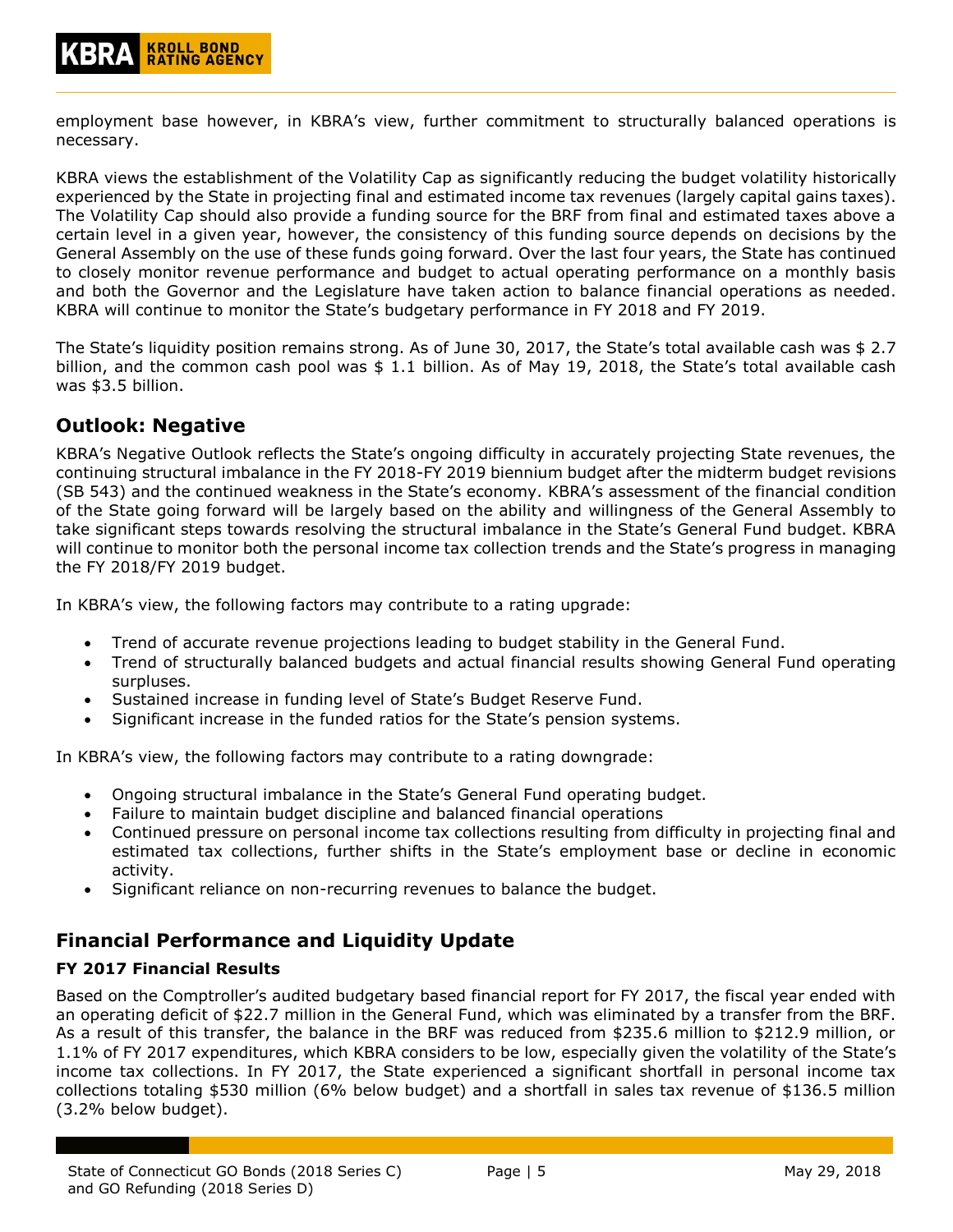These FY 2017 shortfalls were due to lower than anticipated revenues for both withholding taxes and final and estimated taxes, which include capital gains tax, as well as sales tax revenues. April 2017 collections of personal income taxes were significantly lower than expected and led to a projection of a significant operating deficit in the General Fund at the end of FY 2017. FY 2017 ended with a rather modest operating deficit of \$22.7 million, as noted above, and minimal drawdown of the BRF. The modest drawdown on the BRF was due to revenue transfers and expenditure reductions under the deficit mitigation plan submitted by the Governor to the Legislature on May 10, 2017. It is notable that significant expenditure action was able to be implemented so close to the end of the fiscal year.

| <b>Statement of Revenues, Expenditures, and Net Surplus for General Fund</b> |                                                                            |         |                   |                                           |          |          |  |  |  |  |  |  |
|------------------------------------------------------------------------------|----------------------------------------------------------------------------|---------|-------------------|-------------------------------------------|----------|----------|--|--|--|--|--|--|
|                                                                              | General Fund (budgetary modified cash basis) FY 2012-2017 (ending June 30) |         |                   |                                           |          |          |  |  |  |  |  |  |
| (in \$ millions)                                                             | 2017                                                                       | 2016    | 2015              | 2014                                      | 2013     | 2012     |  |  |  |  |  |  |
| Operating Revenues                                                           | 17,703.0                                                                   |         |                   | 17,780.8 17,282.0 17,009.1 <sup>1,2</sup> | 19,405.0 | 18,561.6 |  |  |  |  |  |  |
| Operating Expenditures                                                       | 17,763.0                                                                   |         | 17,921.3 17,419.7 | 16,980.0                                  | 19,025.7 | 18,781.6 |  |  |  |  |  |  |
| lOther Resources                                                             | 37.4                                                                       | $-30.0$ | 24.5              | 28.7                                      | 18.7     | 76.5     |  |  |  |  |  |  |
| Net Operating Surplus (Deficit)                                              | (22.7)                                                                     | (170.4) | (113.2)           | 57.7                                      | 398.0    | (143.6)  |  |  |  |  |  |  |
| Transfer (to) from Budget Reserve Fund                                       | 22.7                                                                       | 170.4   | 113.2             | (248.5)                                   | (177.2)  | 143.6    |  |  |  |  |  |  |
| Reserved for Subsequent Years Expenditure                                    | 0                                                                          | 0       | 0                 | 0.0                                       | 220.8    | 0.0      |  |  |  |  |  |  |
| Reserved from Prior Year Resources                                           | 0                                                                          | 0       | 0                 | 190.8                                     | 0.0      | 0.0      |  |  |  |  |  |  |
| Net Surplus (Deficit) June 30th                                              | \$0                                                                        | \$0     | \$0               | \$0                                       | \$0      | \$0      |  |  |  |  |  |  |
| <b>Budget Reserve Fund</b>                                                   | \$212.9                                                                    | \$235.6 | \$406.0           | \$519.2                                   | \$270.7  | \$93.5   |  |  |  |  |  |  |
| % of Operating Expenditures                                                  | 1.2%                                                                       | 1.3%    | 2.3%              | 3.1%                                      | 1.4%     | 0.5%     |  |  |  |  |  |  |
| Source: Annual Report of the State Comprtoller 2017-2012                     |                                                                            |         |                   |                                           |          |          |  |  |  |  |  |  |

*1* FY 2014 General Fund revenues and expenditures reflect the reduction of approximately \$2.8 billion in both revenues and *expenditures related to the shift to the "net budgetary" approach in Medicaid funds.*

*2 FY 2014 revenues do not include \$599 million of GAAP Conversion Bonds*

#### <span id="page-5-0"></span>**FY 2018 and FY 2019 Biennium Adopted Budget**

The General Assembly failed to pass a budget for the FY 2018-FY 2019 biennium before the start of the 2018 fiscal year on July 1, 2017. Under State Statute, the Governor has the ability to run the State under Executive Order to maintain essential services in the absence of a budget. The FY 2018-FY 2019 biennium budget was finally adopted on October 30, 2017 after a long budget negotiation in the General Assembly and signed into law by the Governor on October 31, 2017. OPM stated that the adopted FY 2018-FY 2019 biennium budget was tightly balanced with limited room for budget overruns on the expenditure side. In KBRA's view, the adopted biennium budget was not structurally balanced, based on use of a substantial level of non-recurring revenues sources, which include transfers from State operating funds as well as a number of revenue enhancements and tax cuts that are scheduled to expire in FY 2020. Though the adopted biennium budget does include a reduction in local education funding, it does not include a structural shift of cost sharing to local government

On the revenue side, the adopted FY 2018-FY 2019 budget included a reduction to property tax credits, decrease in the earned income tax credit (EITC), increase in cigarette taxes and the suspension of the transfer of sales tax revenues into the MSRA. Hospital provider taxes are significantly increased for FY 2018 and FY 2019, however a portion of the hospital tax payments will be returned to the hospitals as supplemental state payments, thereby increasing federal Medicaid reimbursement and creating a financial benefit for both the State and the hospital industry.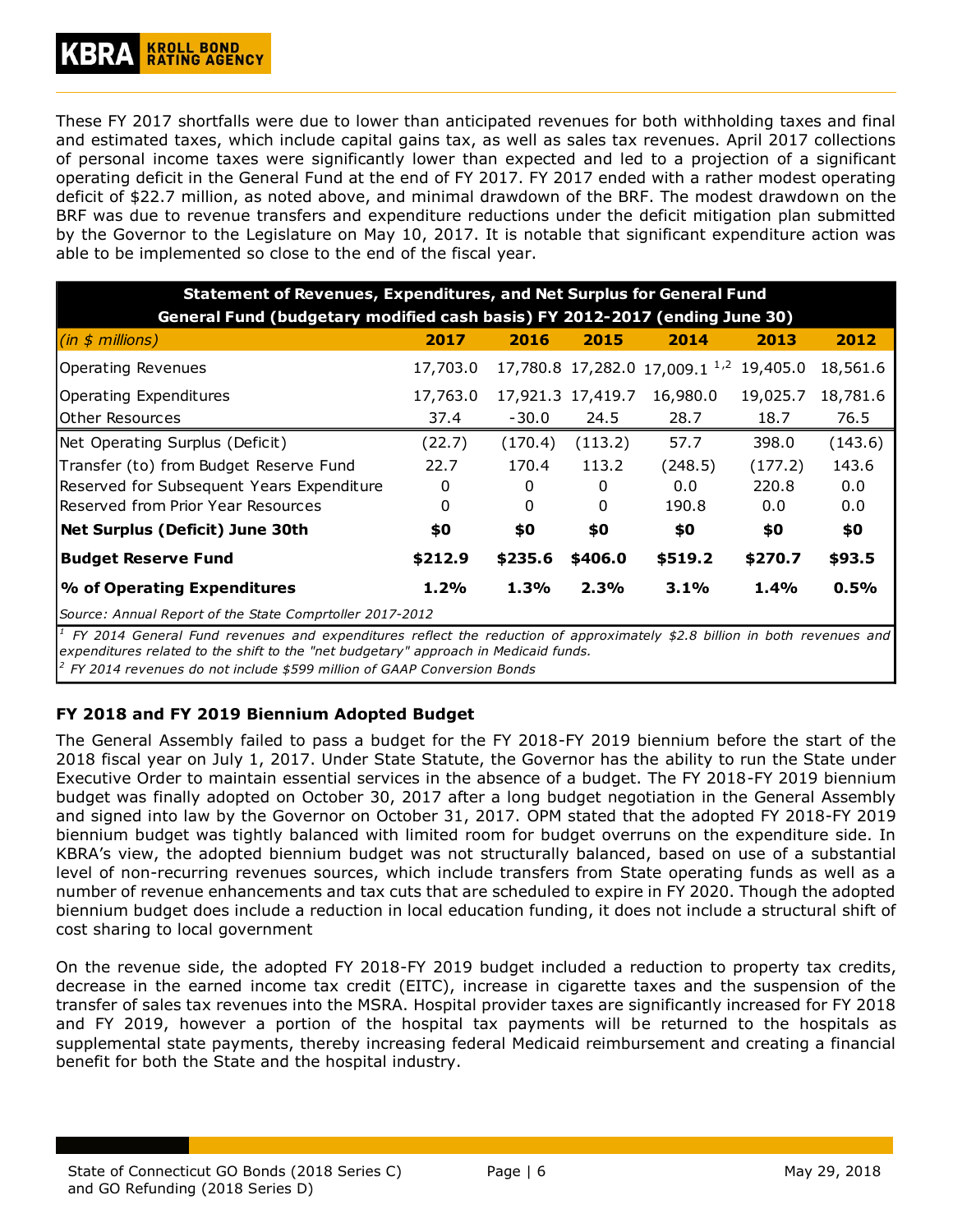Non-recurring revenues in the form of transfers from a number of State operating funds total \$173 million in FY 2018 and \$213 million in FY 2019. The major transfers include a delay in payment of the GAAP deficit amortization and use of certain operating funds from the State's Energy Efficiency Funds for this biennium. In addition to transfers from State operating funds, the adopted budget includes revenue enhancements and tax cuts that are scheduled to expire in FY 2020. The impact of these combined transfers and various revenue enhancements and tax cuts totals \$1.2 billion in FY 2020. Reflected in the list of items that are projected to be modified in 2020, leaving a structural hole of over \$1 billion, is the restoration of the sales tax transfers to the Municipal Revenue Sharing Account (MRSA), the reduction of the Hospital Tax by half and restoration of the full property tax credit against state income taxes as well as other items.

On the expenditure side, the adopted FY 2018-FY 2019 budget includes the savings from the SEBAC collective bargaining agreement approved by the General Assembly in July 2017, reduction in state aid for education (ECS) and school health centers, reduction in funding for higher education, cuts to child care subsidies and cuts to the State's Medicaid program. The major driver of spending reductions in the FY 2018- FY 2019 adopted budget is the collective bargaining savings, estimated at \$700 million in FY 2018 and \$868 million in FY 2019, included in the five-year extension of the labor contract with the State employees' union (SEBAC). The agreement would freeze all State employee wages over the next three years, increase employee pension and healthcare contributions and make other changes to reduce costs in both the State retirement and healthcare plans. COLA payments and scheduled wage increases resume in FY 2020. The State has also agreed not to lay off any unionized State employees over the next four fiscal years which, in KBRA's view, will limit the State's options for managing its budget in the current biennium and beyond. OPM also notes that the tight budget limits the flexibility of the State to meet unforeseen expenses.

#### <span id="page-6-0"></span>**FY 2018 Financial Operations**

Based on its letter dated January 19, 2018, OPM projected an end of year FY 2018 General Fund operating deficit of \$240.2 million, based on revised revenue projections resulting from the January 2018 consensus revenue estimates shown above. The State's collection of final and estimated payments of personal income taxes, as of January 15, exceeded State's targets by over \$1 billion, however the increased final and estimated tax payments did not improve FY 2018 operations for the following reasons. The increased January collection is due to two factors. First, taxpayers accelerated their 2017 tax year income tax payments to maximize their federal tax deduction prior to expiration of uncapped state and local tax deduction included in the new federal tax law. These accelerated tax payments were estimated to total approximately \$500 million and April 2018 income tax collection projections were reduced by this amount. The other factor in the increased collections was a one-time unbudgeted payment of income taxes (\$675 million) on the repatriation of overseas profits of hedge fund managers that the IRS required to be brought back into the US by the end of 2017(Section 457A of the IRS Code, enacted in 2008). This is a onetime payment of income taxes on 2008 hedge fund profits; these profits have been included in the State's income tax base since 2008. Under the Volatility Cap, these one-time revenues are required to be deposited in the BRF and are not available for FY 2018 operations.

Based on its letter dated April 20, 2018, OPM projected an end of year FY 2018 General Fund operating deficit of \$363.5 million, which represents an increase of \$170.8 million from March 2018. This increase in the projected deficit reflects OPM's assumption of a delay in the federal government's decision on the reimbursement from Medicaid for hospital supplemental payments, which is discussed above as included in the FY 2018/FY 2019 biennial budget. Statutory provisions require states to process certain hospital rate and supplemental hospital payments in advance of full federal approval. This OPM projection for end of year results also reflects further upward revision on projections for personal income tax collections.

In the April 20 letter, OPM revised its projection for personal income taxes (PIT) upwards by \$485.1 million, as both the withholding and estimated and final components of the PIT out performed prior projections for the year by \$100 million and \$385.1 million, respectively. In a letter dated April 30, 2018, OPM further increased its projections for PIT receipts, based on April 2018 consensus revenue estimates, with an upward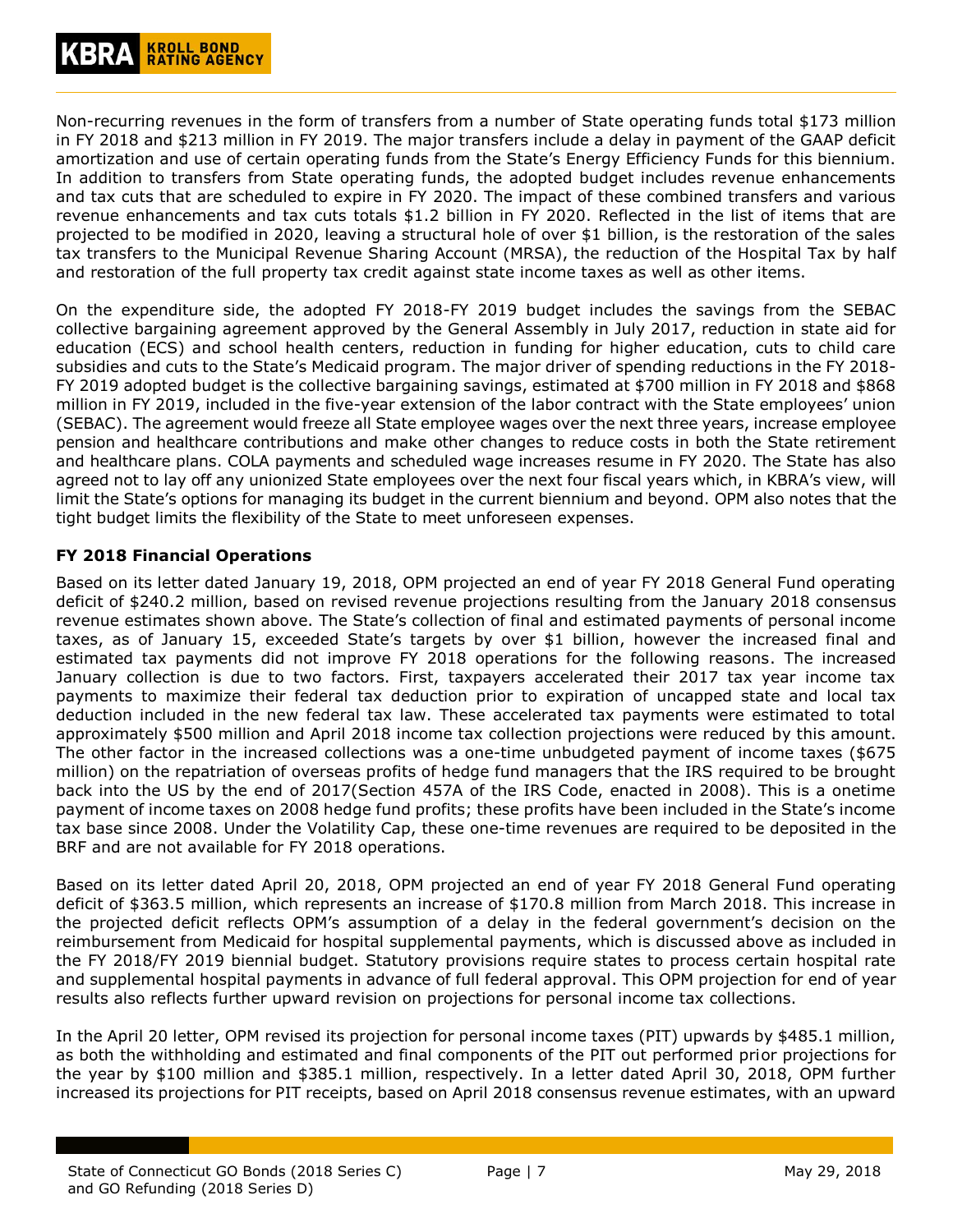revision in the estimated and finals component of PIT revenues of \$240 million, as April collections significantly exceeded expectations. As of the April 30, 2018 OPM letter, PIT revenues projected to be received in FY 2018 exceed budgeted level by \$1.34 billion. Based on discussions with OPM, this number includes a total of approximately \$760 million of income taxes on repatriated overseas hedge fund profits and approximately \$580 million of PIT collections in excess of budgeted levels. Based on discussions with OPM, it was assumed by OPM and OFA in January of 2018 that taxpayers would attempt to accelerate as near to 100% as possible of their 2017 tax liability into December 2017 and January 2018 to maximize the SALT deduction and so \$500 million was removed from April 2018 projections. Instead, April collections of estimated and final taxes significantly exceeded the reduced April target. Based on discussions with OPM, reasons for this unforeseen increase in both withholding and final and estimated collections include calendar year 2017 capital market performance and short term positive impact from the federal tax cuts.

#### <span id="page-7-0"></span>**Recent Litigation**

On May 15,2018, a federal lawsuit was filed to stop the General Assembly from transferring funds from the State's Clean Energy Fund and the State's Energy Conservation and Load Management Fund to the General Fund in FY 2018 and FY 2019. The total amount of funds scheduled for transfer is currently is \$145 million.

#### <span id="page-7-1"></span>**Midterm Budget Revisions for FY 2019**

On May 9, 2018, the General Assembly passed Senate Bill (SB) 543, which included appropriations to balance FY 2018 operations and midterm budget revisions for FY 2019. The legislation was signed by the Governor on May 15, 2018. Based on the OPM letter dated May 21, 2018, the FY2018 General Fund deficit is projected to be \$717.5 million. This deficit for FY 2018 will be funded by use of funds which would have been transferred to the BRF under the Volatility Cap under original enacted FY 2018-FY 2019 budget legislation. This deficit includes the previously projected FY 2018 deficit. In addition, SB 543 directed that a portion of the supplemental hospital payments scheduled to be made in FY 2019, as well as several other costs, would be charged to FY 2018 operations and added to the projected FY 2018 deficit. The total additional amount of these costs charged back to FY 2018 is \$341.7, which along with the FY 2018 projected deficit, brings the total amount of the deficit to \$717.5 million. This amount will be funded prior to the transfer of required funds under the Volatility Cap to the BRF. The BRF balance is projected to be \$769.3 million, or approximately 4.1% of FY 2018 General Fund expenditures, at the end of FY 2018.

In KBRA's view, the State's FY 2019 General Fund budget under Senate Bill 543 continues to be structurally imbalanced, based on a substantial level of non-recurring revenues sources, including transfers from State operating funds and, as discussed above, the charge back to FY 2018 of certain costs of supplemental hospital payments included in the FY 2019 budget. FY 2019 also includes a number of revenue enhancements which are scheduled to expire, and tax cuts scheduled to take effect which contribute to a FY 2020 gap of \$1.2 billion. KBRA will continue to monitor the State's budgetary performance in FY 2018 and FY 2019.

Based on the midterm budget revisions, FY 2019 is projected to end the fiscal year with a \$8.2 million surplus in the General Fund. Based on April 2018 consensus revenue estimates, PIT revenues are projected to increase by \$395 million in FY 2019, while sales taxes and corporation taxes are projected to decline. Federal grants, which includes federal reimbursements for the supplemental hospital payments, are projected to increase by approximately \$400 million. For FY 2019, revenues on a net basis are projected to increase \$148.4 million. The General Assembly increased appropriations by \$207.6 million, which included restoration of funding for the Medicare Savings program and funding for Municipal Aid, as well as other cuts included in the original budget.

Based on the April 2018 consensus revenue estimate, the transfer to the BRF under the Volatility Cap (indexed to personal income growth per Senate Bill 543), is projected to be \$371.3 million, bringing the BRF balance to \$1.14 billion for FY 2019 or approximately 6% of FY 2018 expenditures.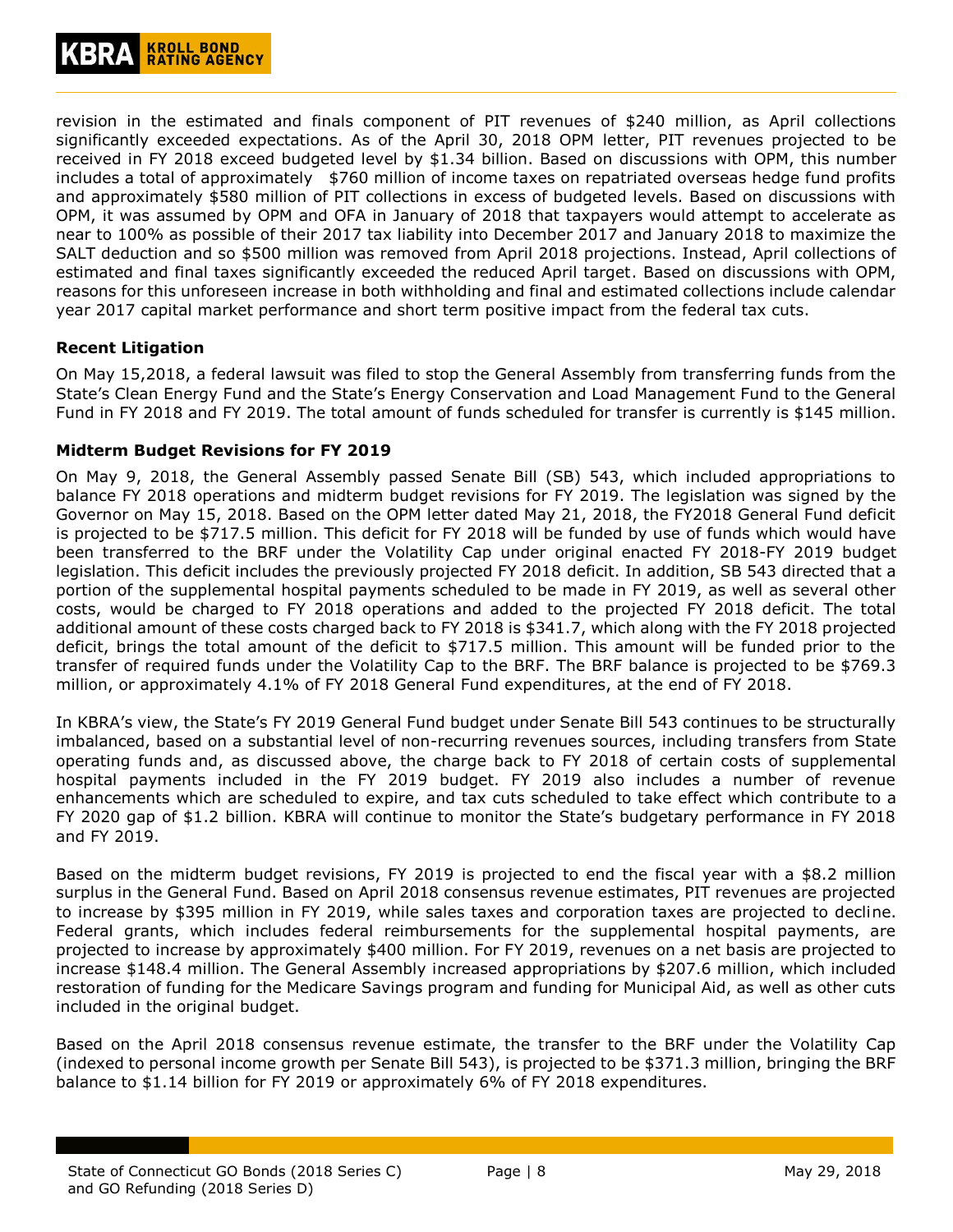#### <span id="page-8-0"></span>**Fiscal Reforms Recently Passed by Connecticut General Assembly**

Statutes passed by the General Assembly as part of the FY 2018-FY 2019 budget process established a Municipal Accountability Review Board (MARB) to provide oversight and assistance to municipalities experiencing fiscal distress. The enacted FY 2018-FY 2019 budget also includes other fiscal reforms including requirements for certain stress tests on the State's pension funds, a new Revenue Cap that limits the ability to budget more than a certain percentage of estimated revenues in a budget year, a Volatility Cap and limits on annual issuance of GO bonds. The new revenue cap requires the General Assembly to reduce budgeted appropriations to 99.5% of estimated revenues in FY 2020, down to 98% of revenue projections by FY 2026.

Available General Fund surpluses will be deposited into the Budget Reserve Fund until the Fund reaches an amount equal to a maximum 15% of net General Fund appropriations, up from 10%. Based on the enacted budget, the Volatility Cap required that estimated and final payments of the personal income tax in excess of \$3.15 billion be deposited into the Budget Reserve Fund beginning in FY 2018. Based on the midterm budget revisions under SB 543, the \$3.15 billion will be indexed annually to the 5-year compound annual growth in State personal income beginning in FY 2019. Funds in the BRF may be transferred to fund a deficit in the immediately preceding fiscal year or transferred by the General Assembly if revenues consensus estimates show declines of more than 1% and for certain other purposes once the BRF equals 5% of appropriations.

In KBRA's view, the establishment of the Volatility Cap was a positive credit factor which should significantly reduce the budget volatility associated with budgeting final and estimated revenues going forward. KBRA also recognizes that the Volatility Cap, as originally established, significantly limits the State's ability to utilize any growth in the final and estimated tax collection growth and views the annual indexing discussed above as appropriately easing these restrictions. The Volatility Cap should provide a funding source for the BRF from final and estimated taxes above a certain level in a given year, however, the consistency of this funding source depends on decisions by the General Assembly on how to use the BRF, as shown in the last legislative session.

The General Assembly also passed legislation that requires the Treasurer to include many of the statutory provisions discussed above as a pledge in any new general obligation or credit revenue bond (refers to new State PIT revenue bonds) issued after May 15, 2018.The pledge will be included as part of the bond covenant. Specifically, the pledge includes the provisions on the Volatility Cap, the Revenue Cap and the statutory spending cap and certain provisions limiting annual issuance of general obligation bonds would be limited to \$1.9 billion (excluding certain purposes), adjusted annually by CPI.

| <b>State of Connecticut Consensus Revenue Estimates Growth Projections</b> |          |         |               |          |              |          |                 |           |  |  |
|----------------------------------------------------------------------------|----------|---------|---------------|----------|--------------|----------|-----------------|-----------|--|--|
|                                                                            | May-2017 |         | November-2017 |          | January-2018 |          | May-2018        |           |  |  |
|                                                                            | FY 2018  | FY 2019 | FY 2018       | FY 2019  | FY 2018      | FY 2019  | <b>IFY 2018</b> | FY 2019   |  |  |
| General Fund                                                               | $0.90\%$ | 0.60%   | $-0.60\%$     | $0.40\%$ | $-0.80%$     | $0.50\%$ | N/A             | N/A       |  |  |
| Personal Income Tax                                                        |          |         |               |          |              |          |                 |           |  |  |
| Withholding                                                                | 2.10%    | 2.10%   | $-1.50%$      | 0.70%    | 2.10%        | 2.20%    | 4.30%           | 1.40%     |  |  |
| Final and Estimated                                                        | $0.00\%$ | 1.00%   | 2.10%         | 2.20%    | $-1.50%$     | 0.70%    | 39.60%          | $-19.90%$ |  |  |
| Sales Tax                                                                  | 2.90%    | 2.40%   | 1.20%         | 2.50%    | 1.30%        | 1.60%    | 1.30%           | 1.60%     |  |  |

*Source: State of Connecticut Office of Policy and Management and Office of Fiscal Analysis Consensus Revenue Estimates*

#### <span id="page-8-1"></span>**Consensus Revenue Estimates**

In the FY 2018-FY 2019 biennium budget adopted by the General Assembly on October 30, 2017, budgeted revenues levels were based on the May 1, 2017 consensus revenue estimates. As seen in the chart above, subsequent consensus revenue estimates in November 2017 and January 2018 reduced projections for the final and estimated portion of the personal income taxes and for sales taxes. These continued shortfalls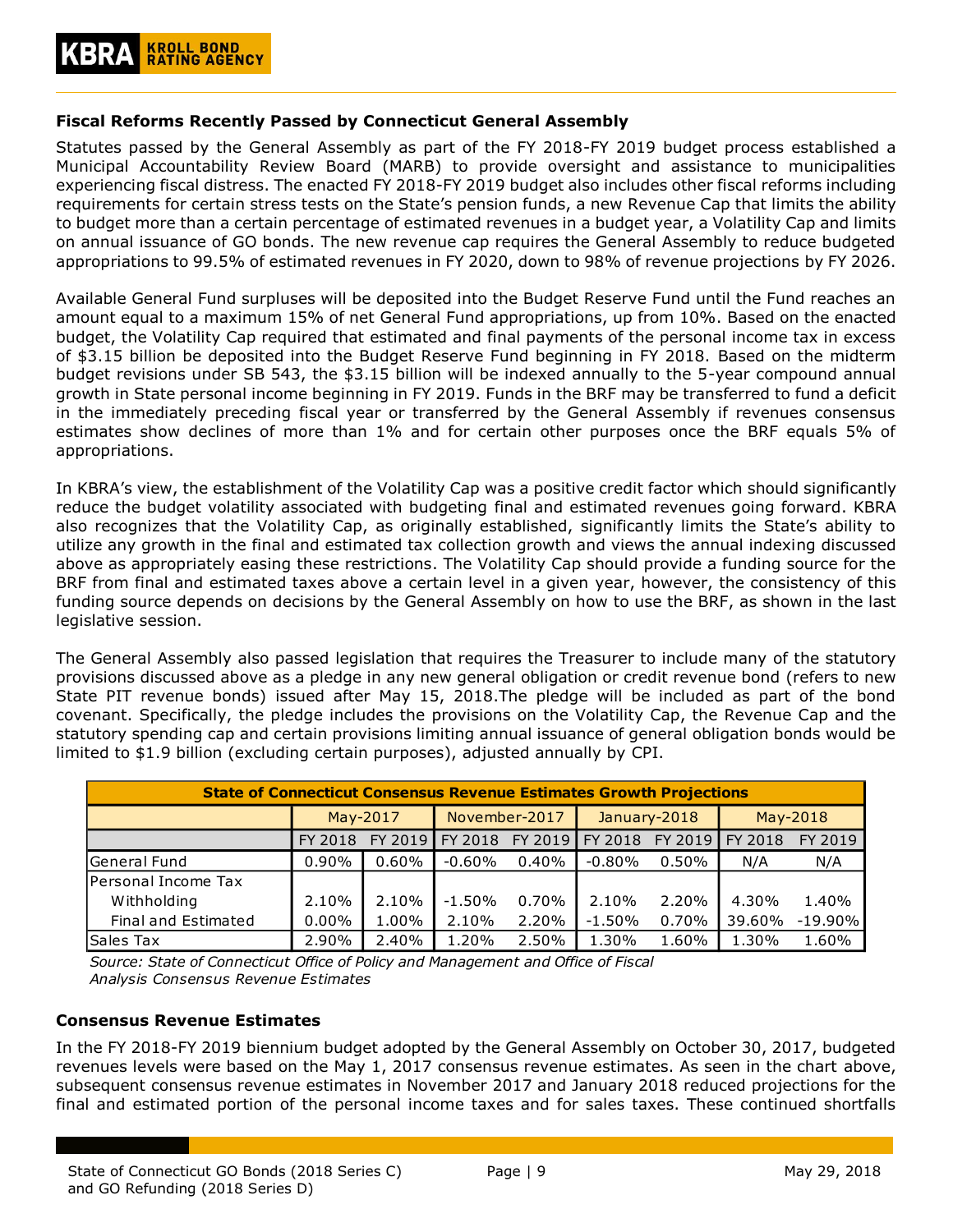through January 2018 reflect the State's ongoing difficulty in projecting the level of final and estimated taxes as well as generally slower growth in the State economy.

In KBRA's view, the State's current revenue projections for FY 2018 and FY 2019, based on the April 2018 consensus revenue estimates, are still fairly conservative. As discussed above, actual PIT collections of estimated and finals in FY 2018 far exceeded budgeted levels. Based on April 2018 consensus revenue estimates for FY 2018, withholding taxes are projected to increase 4.3% and final and estimated taxes are projected to increase 39.6%. This reflects the PIT performance over budget as well as the one-time income tax collections on the repatriation of hedge fund income at the end of calendar year 2017. For FY 2019, withholding taxes are projected to increase 1.4% and final and estimated taxes are projected to decline 19.9%, which again reflects the one-time nature of a portion of the FY 2018 increase. When the one-time repatriation revenues are netted out of FY 2018 numbers, final and estimated taxes are projected to decline by 3.2% in FY 2019. For FY 2020, OPM is projecting that the estimated and final taxes will decline by 5.5%. In FY2018 and FY 2019, sales taxes are projected to increase 1.3% and 1.6% respectively. KBRA will continue to monitor the performance of the State's revenues and the impact on the State's financial operations.

| <b>General Fund Out Year Budget Projections as of 5/9/2018</b><br>(in millions)                  |           |           |            |           |  |  |  |  |  |  |
|--------------------------------------------------------------------------------------------------|-----------|-----------|------------|-----------|--|--|--|--|--|--|
| <b>FY 2023</b><br><b>FY 2020</b><br><b>FY 2022</b><br><b>FY 2021</b>                             |           |           |            |           |  |  |  |  |  |  |
| Revenue                                                                                          | 17,490.7  | 17,602.8  | 17,387.1   | 17,674.0  |  |  |  |  |  |  |
| Appropriations                                                                                   | 19,506.2  | 20,179.7  | 20,613.5   | 21,351.3  |  |  |  |  |  |  |
| Projected Deficit                                                                                | (2,015.5) | (2,576.9) | (3, 226.4) | (3,677.3) |  |  |  |  |  |  |
| <b>Deficit as a Percent of</b><br>$-20.8%$<br>$-14.6%$<br>$-18.6%$<br>$-11.5%$<br><b>Revenue</b> |           |           |            |           |  |  |  |  |  |  |

*Source: Office of Fiscal Analysis fiscal note to SB 543*

#### <span id="page-9-0"></span>**General Fund Outyear Forecast**

The Office of Fiscal Analysis (OFA) generally develops a projection of the impact of an adopted biennium budget beyond the biennium. On May 9, 2018, the OFA published its current forecast for FY 2020, FY 2021, FY 2022 and FY 2023 based on the impact of the recently passed midterm budget revisions. As part of the midterm budget revision process, the Governor had proposed eliminating future tax cuts and continuing some of the revenue enhancements. These items include permanent elimination of the property tax credit, elimination of the transfer of sales tax revenue to the MRSA and extension of the increased Hospital Tax. In the legislative session addressing the midterm budget revisions, the General Assembly did not address the outyear General Fund forecast.

#### **Teacher Retirement System Restructuring**

As part of the midterm budget revisions for FY 2019, the Governor has also proposed a restructuring of the Teacher's Retirement System (TRS) to allow changes to assumptions and methodologies used in the actuarial valuations. The intent of this restructuring would be to moderate the significant increases in the TRS annual pension contributions through 2032 and so increase State budget stability, similar to the restructuring by the State of the State Employee's Retirement System in 2016. The State Treasurer has publicly raised objections about the State's legal ability to make changes to the TRS funding structure, based on bond covenants included on the State's 2008 pension obligation bonds. The Teacher's Retirement System Viability Commission released their report on the TRS at the end of March and the General Assembly will continue to consider a number of different options for changes to TRS. KBRA will continue to monitor these developments and will review the State's plan to restructure TRS as this plan becomes available.

#### <span id="page-9-1"></span>**Liquidity Position**

The State's liquidity position remains strong. As of June 30, 2017, the State's total available cash was \$ 2.7 billion, and the common cash pool was  $$1.1$  billion. As of May 19, 2018, the State's total available cash was \$3.5 billion.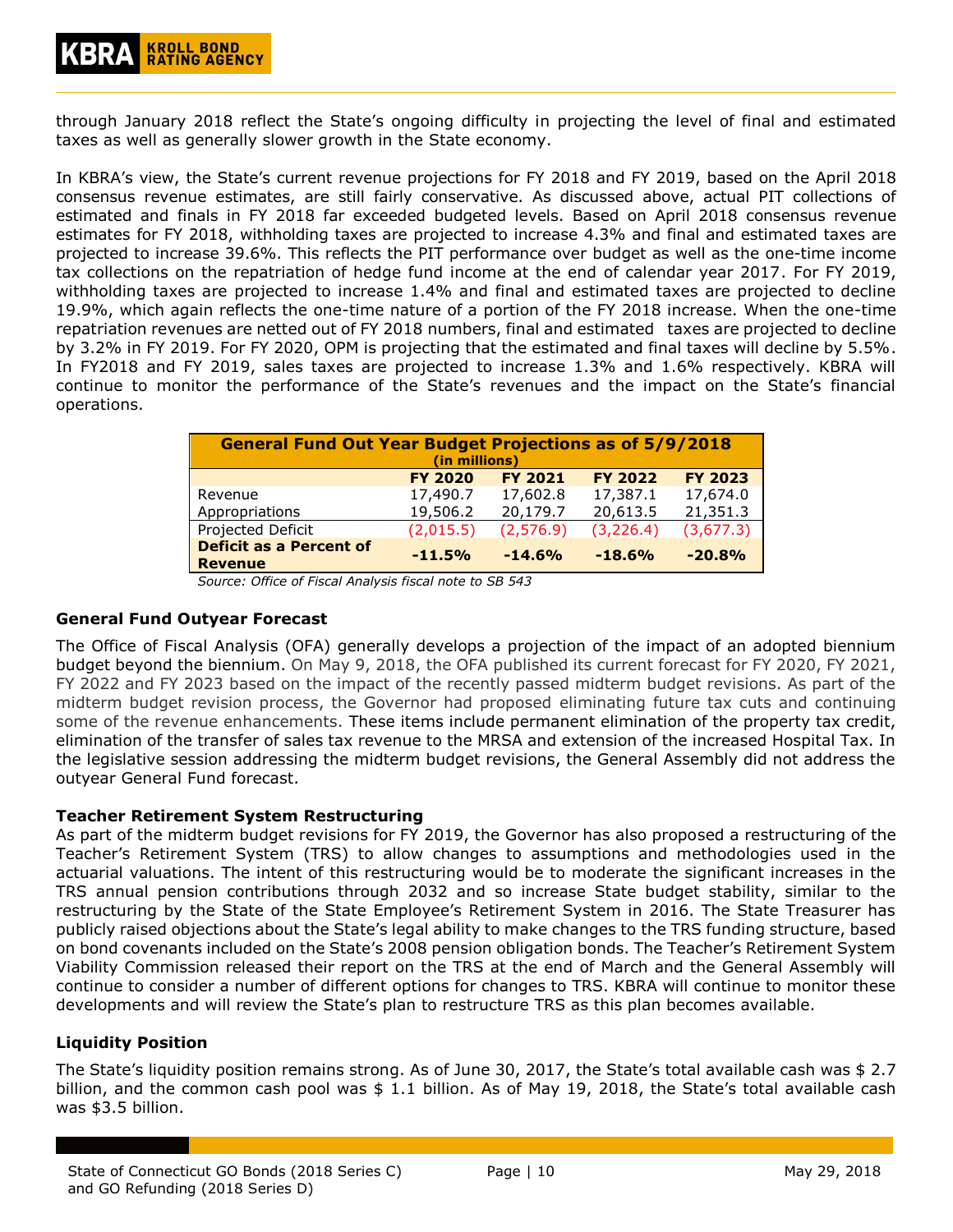The common cash pool represents the State's operating cash. Available cash includes bond funds and other balances which can be made available to the common cash pool through temporary transfers under long established State practice. The State's level of cash in the common cash pool at a given point in the fiscal year reflects the seasonality of cash flow. The level of total available cash is impacted both by the rate of bond issuance and the rate of spending from those bond funds. The State has no plans to issue cash flow notes.

| Available Cash Balance as of June 30 (In Millions) |           |           |           |           |              |  |  |  |  |
|----------------------------------------------------|-----------|-----------|-----------|-----------|--------------|--|--|--|--|
|                                                    | 2014      | 2015      | 2016      | 2017      | May 19, 2018 |  |  |  |  |
| Common Cash Pool                                   | \$941.1   | \$1,091.5 | \$821.0   | \$1,100.6 | \$1,988.3    |  |  |  |  |
| <b>Total Available Cash</b>                        | \$1,780.8 | \$2,218.3 | \$1,764.8 | \$2.657.0 | \$3,497.9    |  |  |  |  |

*Source: State of Connecticut Treasurer's Office Cash & Debt Monthly Reports*

# <span id="page-10-0"></span>**State Resource Base Update**

In KBRA's view, the State economy continues to grow but at a slower pace than regional and national growth trends. From 2010 to 2016 the State's population has been flat, while the New England region and nation has grown by 1.9% and 4.5% respectively. Going forward, KBRA expects that Connecticut's population growth will continue to be slower than that for New England and the U.S.



Source: Bureau of Economic Analysis

Income levels, as measured by per capita personal income, have historically been the highest in the nation. Per capita personal income in 2017 is still the highest in the nation at \$70,121, which was 112% and 139.2% of New England and U.S. levels, respectively. Even though the State still has the highest per capita personal income its growth rate has slowed. From 2010 to 2017 the State's per capita personal income has grown by 12.9% which is the lowest growth rate for any state in the nation over the same time. This is reflective of losses of many financial sector jobs in the State; financial sector jobs have decreased by 5.3% since 2010. Historically, declines in personal income growth have generally been steeper in Connecticut than the region and the U.S. during periods of economic decline.

Over the last twenty years, the State's high per capita personal income figure has historically been driven, in part, by the relatively large proportion of residents who work in high paying jobs in the finance, insurance, real estate, and certain manufacturing (such as defense) sectors.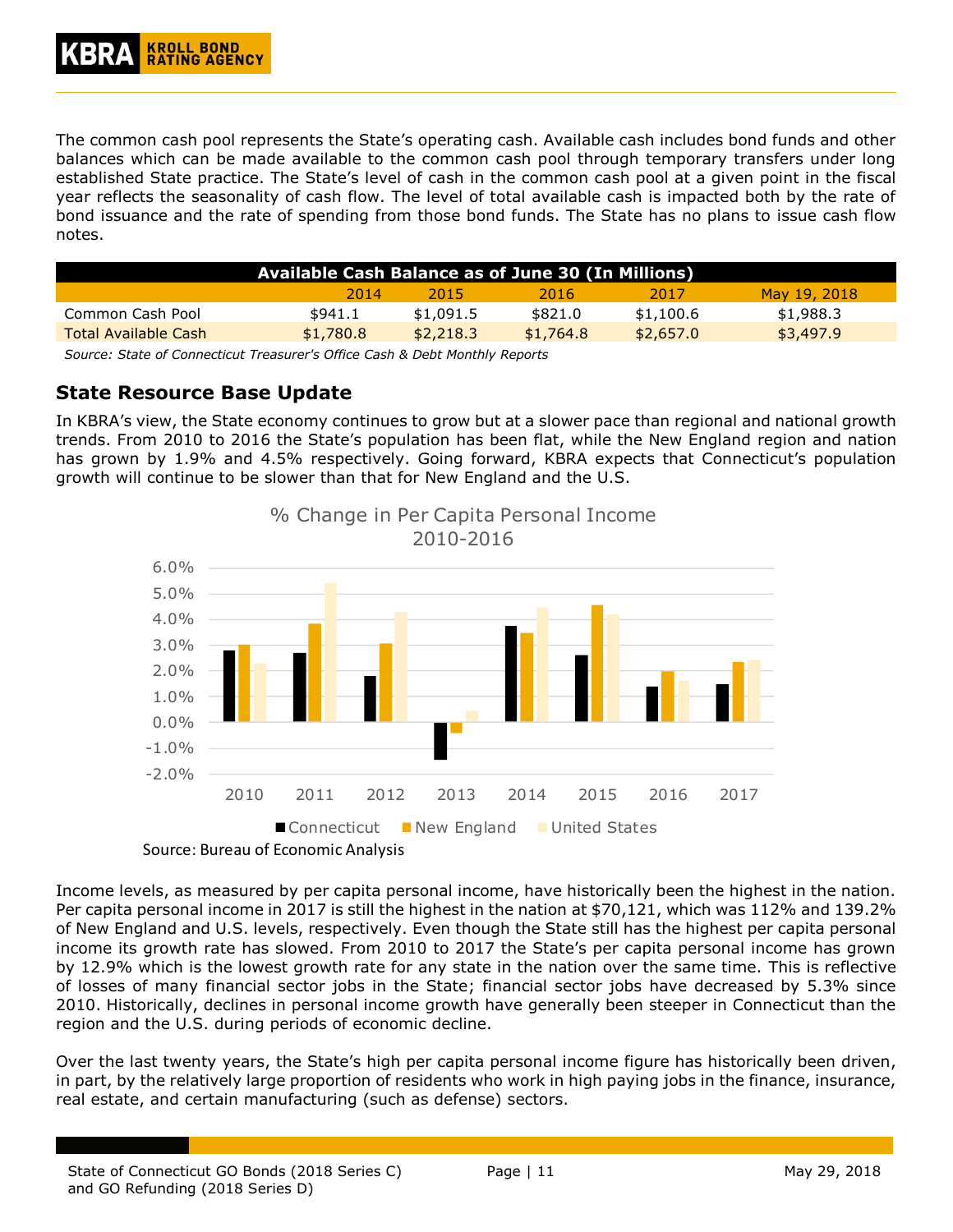

|                                                             | <b>2016 Population</b>                                 | Chg. from<br>2010 | 2016<br>Age<br><b>Dependency</b><br>Ratio <sup>1,2</sup>             | Chg.<br>from<br>2010 | 2016<br><b>Population w/</b><br><b>B.A. Degree or</b><br>Higher <sup>2,4</sup> | Chq.<br>from<br>2010 | 2016<br><b>Poverty</b><br>Level <sup>2</sup> | <b>Chg. from</b><br>2010 |
|-------------------------------------------------------------|--------------------------------------------------------|-------------------|----------------------------------------------------------------------|----------------------|--------------------------------------------------------------------------------|----------------------|----------------------------------------------|--------------------------|
| Connecticut                                                 | 3,576,452                                              | 0.0%              | 59.1%                                                                | 0.4%                 | 38.6%                                                                          | 3.1%                 | 9.8%                                         | $-0.3%$                  |
| New England                                                 | 14,735,525                                             | 1.9%              | 57.8%                                                                | 1.7%                 | 39.1%                                                                          | 3.5%                 | 10.4%                                        | $-0.8%$                  |
| <b>United States</b>                                        | 323,127,515                                            | 4.5%              | 61.3%                                                                | 2.5%                 | 31.3%                                                                          | 3.1%                 | 14.0%                                        | $-1.3%$                  |
| Connecticut as % of New England                             | N/A                                                    |                   | 102.3%                                                               |                      | 98.8%                                                                          |                      | 94.2%                                        |                          |
| Connecticut as % of U.S.                                    | N/A                                                    |                   | 96.4%                                                                |                      | 123.3%                                                                         |                      | 70.0%                                        |                          |
|                                                             | <b>2017 Personal</b><br><b>Income</b><br>(\$ Billions) | Chq. from<br>2010 | <b>2017 Per</b><br><b>Capita</b><br><b>Personal</b><br><b>Income</b> | Chg.<br>from<br>2010 | 2017<br><b>Real Gross</b><br><b>State Product</b><br>(\$Billions)              | Chq.<br>from<br>2010 | 2017<br><b>Real GSP</b><br><b>Per Capita</b> | <b>Chg. from</b><br>2010 |
| Connecticut                                                 | \$251.6                                                | 13.1%             | \$70,121                                                             | 12.9%                | \$224.7                                                                        | $-3.3%$              | \$62,633                                     | $-3.5%$                  |
| New England                                                 | \$927.6                                                | 23.1%             | \$62,632                                                             | 20.3%                | \$883.2                                                                        | 7.5%                 | \$59,637                                     | 5.0%                     |
| United States                                               | \$16,413.6                                             | 31.7%             | \$50,392                                                             | 25.1%                | \$16,721.5                                                                     | 14.3%                | \$51,337                                     | 8.6%                     |
| Connecticut as % of New England<br>Connecticut as % of U.S. | N/A<br>N/A                                             |                   | 112.0%<br>139.2%                                                     |                      | N/A<br>N/A                                                                     |                      | 105.0%<br>122.0%                             |                          |

Source: US Census Bureau and Bureau of Economic Analysis

 $1$ Age dependency ratio is the sum of the population under 18 yrs and over 65 yrs divided by persons age 18 to 64 yrs.

<sup>2</sup>Year over year change shown as nominal change in percentage points.<br><sup>-</sup> New England is defined as Connecticut, Maine, Massacnusetts, New Hampshire, Knode Island, and Vermont

4 Percent of the population aged 25 and over.

Overall, Connecticut's real GSP has decreased by 3.3% since 2010 while the GSP of the region and nations grew during the same period. However, since 2000 the state has seen a 7.4% growth compared to the region at 21.8% and nation at 32.5%.



*Source: Bureau of Economic Analysis*

The State continues to have a diverse economic base. In 2017, eighteen "Fortune 500" companies were headquartered in Connecticut, including United Technologies Corporation ("UTC"), Cigna, Praxair, Priceline Group and Hartford Financial Service Group. KBRA notes that the defense industry, which comprises about one-quarter of the State's manufacturing employees, is an important component of the State's economy and has demonstrated renewed strength since 2002 we expect this trend to continue. Major defense companies include United Technologies Corporation and its Pratt and Whitney Aircraft Division, Sikorsky Aircraft (a division of Lockheed Martin), and General Dynamics Corporation's Electric Boat Division.

In the summer of 2017, Aetna announced that it was moving its headquarters and 250 jobs from the state to New York City. However, at the end of 2017, CVS acquired Aetna and announced that that they will not relocate the headquarters out of Hartford.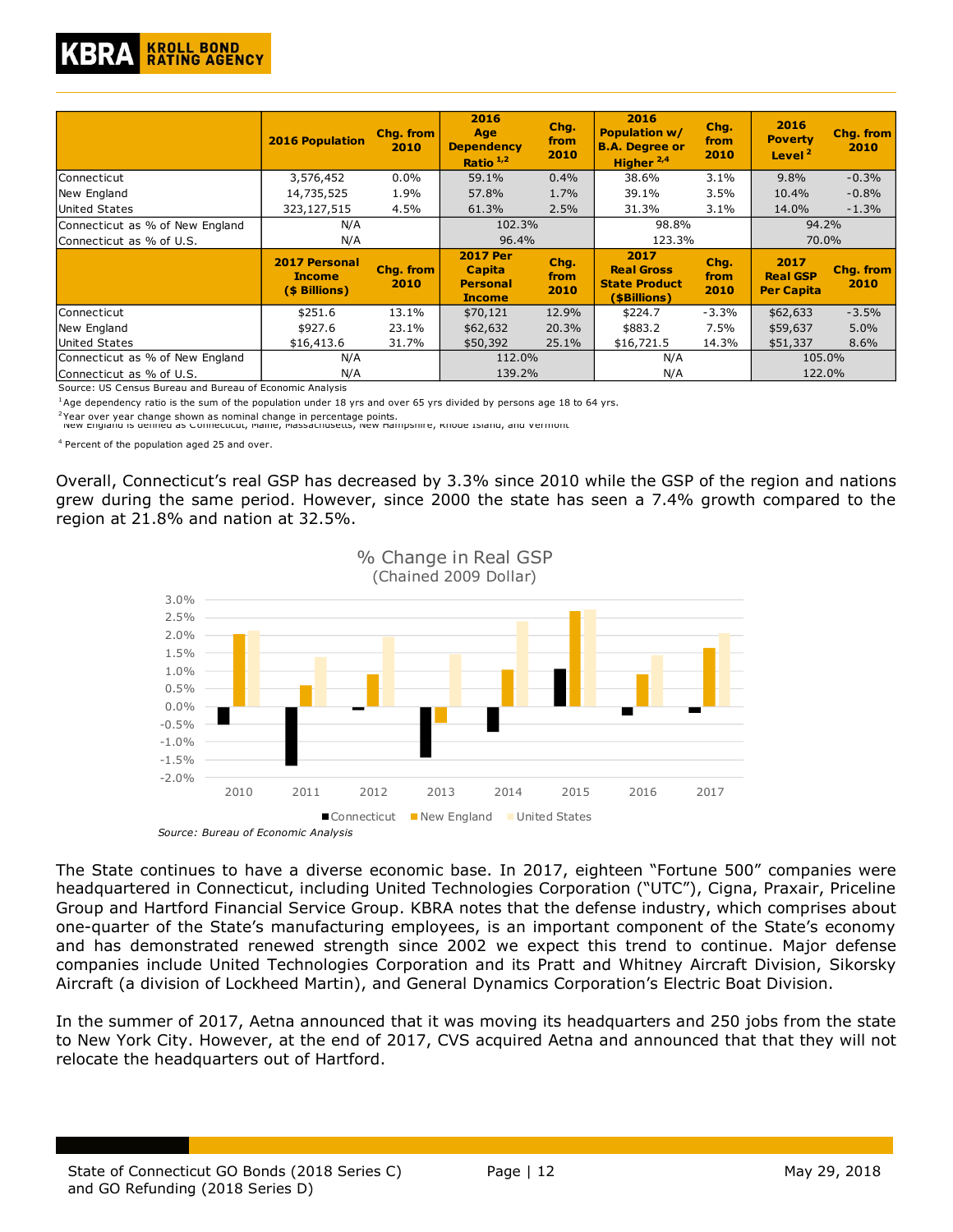Since 2010, the State has also generally lagged the New England region and the United States in growth in total employment and reduction of the unemployment rate. Between 2010 and March 2018, total State employment grew 3.87%, as compared to 7.8% for the region and 11.58% for the US. Connecticut's lag in employment gains reflect the continued slow growth of the State's economy.

| <b>Total Employment</b><br>(Not Seasonally Adjusted) |                    |          |                                         |          |                   |          |  |  |  |
|------------------------------------------------------|--------------------|----------|-----------------------------------------|----------|-------------------|----------|--|--|--|
| <i>in thousands</i>                                  | <b>Connecticut</b> | % Chg.   | <b>New England</b><br><b>Employment</b> | % Chg.   | <b>U.S.</b>       | % Chg.   |  |  |  |
|                                                      | <b>Employment</b>  |          |                                         |          | <b>Employment</b> |          |  |  |  |
| 2009                                                 | 1,741              |          | 7,109                                   |          | 139,894           |          |  |  |  |
| 2010                                                 | 1,737              | $-0.20%$ | 7,103                                   | $-0.09%$ | 139,077           | $-0.58%$ |  |  |  |
| 2011                                                 | 1,746              | 0.49%    | 7,141                                   | 0.54%    | 139,885           | 0.58%    |  |  |  |
| 2012                                                 | 1,730              | $-0.92%$ | 7,171                                   | 0.41%    | 142,475           | 1.85%    |  |  |  |
| 2013                                                 | 1,718              | $-0.70%$ | 7,197                                   | 0.37%    | 143,941           | 1.03%    |  |  |  |
| 2014                                                 | 1,767              | 2.88%    | 7,342                                   | 2.01%    | 146,317           | 1.65%    |  |  |  |
| 2015                                                 | 1,787              | 1.14%    | 7,427                                   | 1.16%    | 148,845           | 1.73%    |  |  |  |
| 2016                                                 | 1,807              | 1.07%    | 7,527                                   | 1.35%    | 151,440           | 1.74%    |  |  |  |
| 2017                                                 | 1,829              | 1.23%    | 7,618                                   | 1.21%    | 153,337           | 1.25%    |  |  |  |
| March 2018 <sup>P</sup>                              | 1,805              | $-1.32%$ | 7,659                                   | 0.53%    | 155,178           | 1.20%    |  |  |  |

Source: U.S. Bureau of Labor Statistics

New England: Maine, Massachusetts, New Hampshire, Vermont, Rhode Island, and Connecticut P=Preliminary

Despite the continued decline of the State's average unemployment rate from a peak of 9.1% in 2010 to 4.7% in March 2018, the unemployment rate in Connecticut is still above that of the region and U.S., which averaged 3.9% and 4.1%, respectively.



The State's housing market began to recover in 2013, according to the Freddie Mac Home Price Index as of March 2018, represents 83.8% of its pre-recession peak.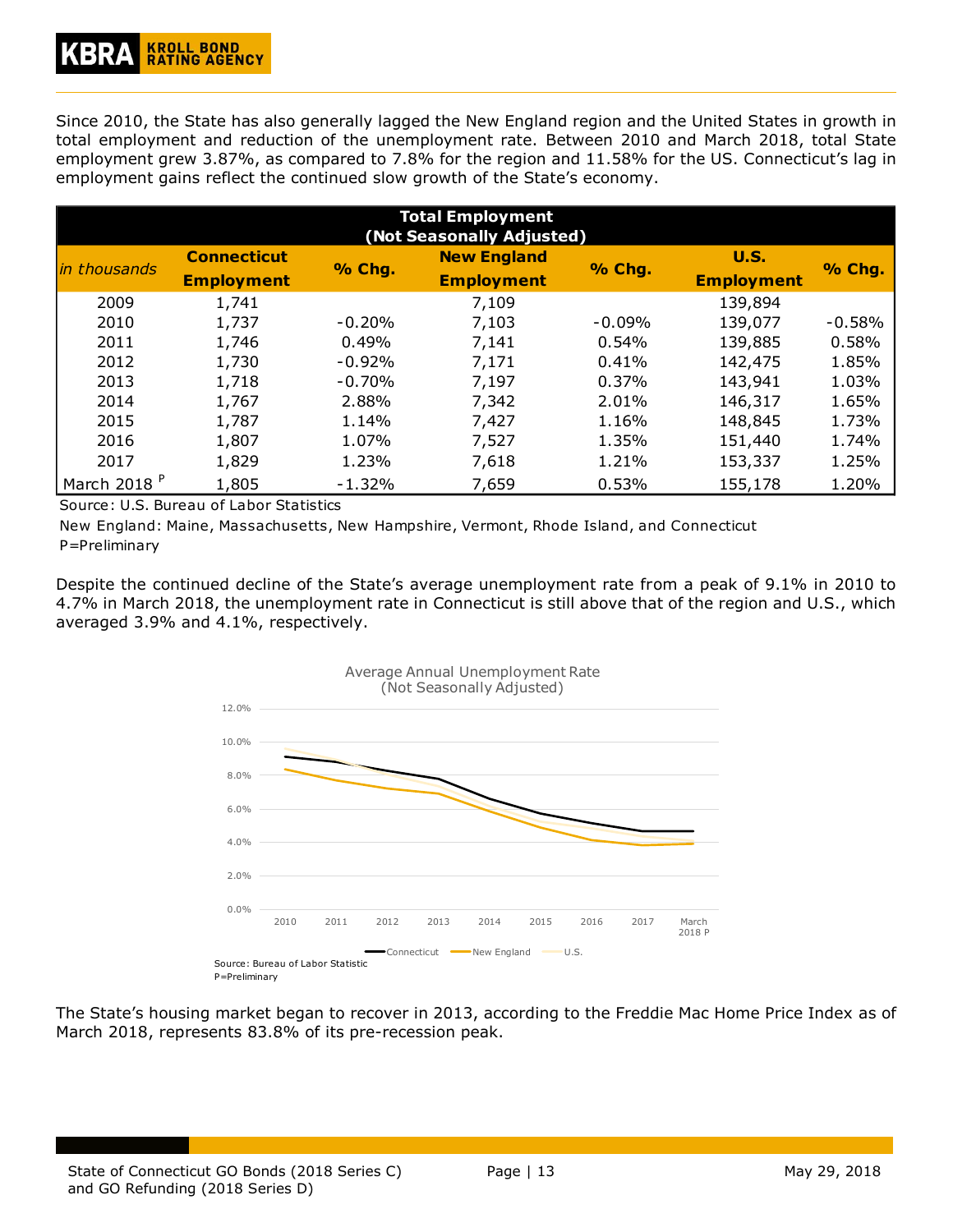



*Source: Freddie Mac Home Price Index*

# <span id="page-13-0"></span>**Bankruptcy Assessment**

Under Chapter 9 of the U.S. Bankruptcy Code, State governments are not permitted to petition courts for protection from creditors, including holders of their general obligation debt.

#### <span id="page-13-1"></span>**Conclusion**

KBRA has assigned a long-term rating of AA- with a Negative outlook to the State of Connecticut's General Obligation Bonds (2018 Series C) and General Obligation Refunding Bonds (2018 Series D). Additionally, KBRA has affirmed the long-term rating of AA- with a Negative outlook on the State of Connecticut's outstanding General Obligation Bonds and K1+ of on the State of Connecticut's General Obligation Bond Anticipation Notes (2017 Series A). KBRA has also affirmed the long-term rating of AA- with a Negative outlook on the State of Connecticut General Fund Obligation Bonds 2014 Series A issued by Connecticut Innovations, Inc.